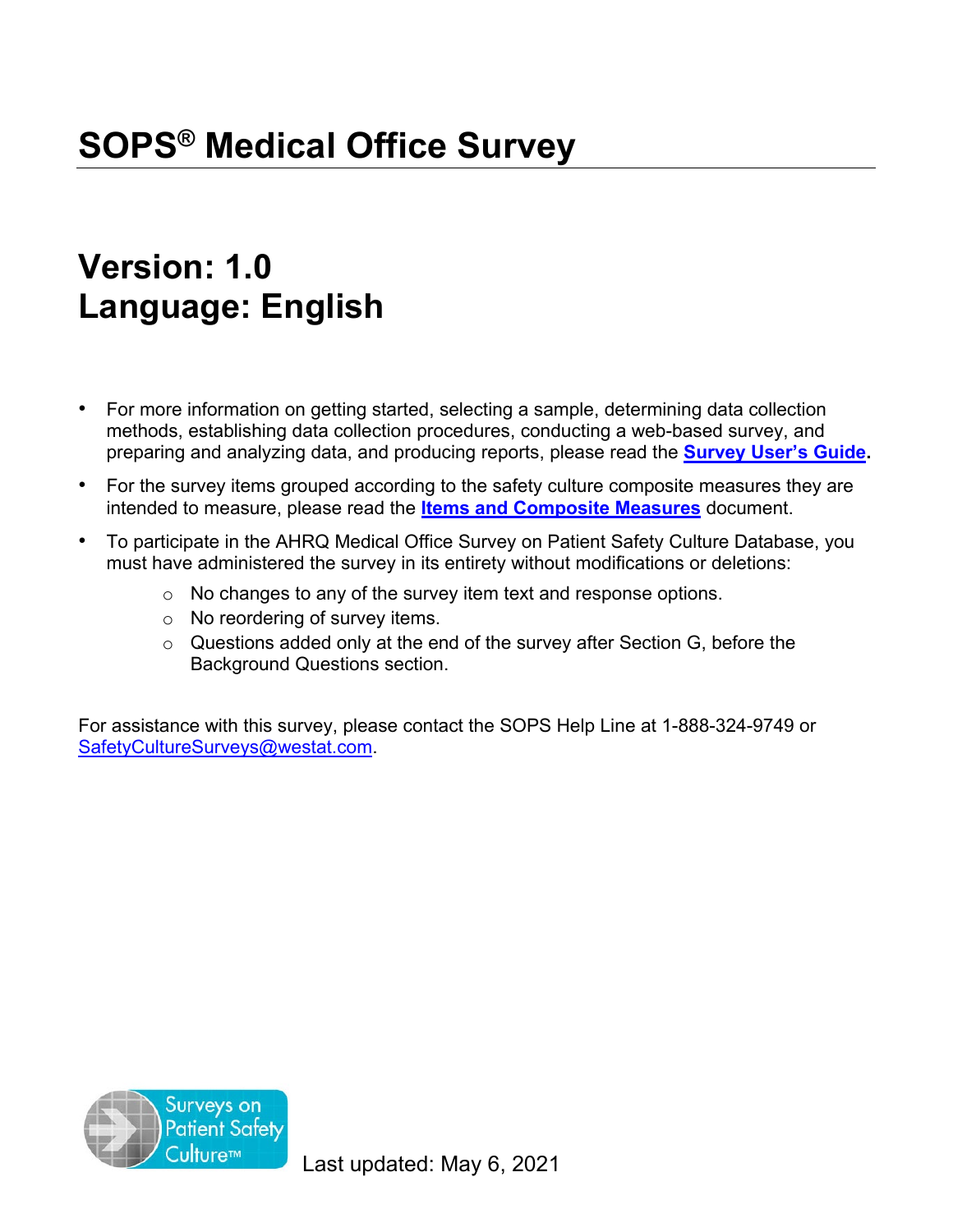# **Medical Office Survey on Patient Safety**

### **SURVEY INSTRUCTIONS**

Think about the way things are done in your medical office and provide your opinions on issues that affect the overall safety and quality of the care provided to patients in your office.

► In this survey, the term **provider** refers to physicians, physician assistants, and nurse practitioners who diagnose, treat patients, and prescribe medications. The term **staff** refers to all others who work in the office.

- If a question does not apply to you or you don't know the answer, please check "Does Not Apply or Don't Know."
- If you work in more than one office or location for your practice, when answering this survey answer only about the office location where you received this survey—do not answer about the entire practice.
- If your medical office is in a building with other medical offices, answer only about the specific medical office where you work—do not answer about any other medical offices in the building.

## **SECTION A: List of Patient Safety and Quality Issues**

The following items describe things that can happen in medical offices that affect patient safety and quality of care. **In your best estimate, how often did the following things happen in your medical office** *OVER THE PAST 12 MONTHS*?

|    |                                                                                                 | <b>Daily</b>      | Weekly         | <b>Monthly</b>       | <b>Several</b><br>times in<br>the past<br>12<br>months | Once or<br>twice in<br>the past<br>12<br>months | Not in the<br>past 12<br>months | Does Not<br>Apply or<br>Don't<br>Know<br>▼ |
|----|-------------------------------------------------------------------------------------------------|-------------------|----------------|----------------------|--------------------------------------------------------|-------------------------------------------------|---------------------------------|--------------------------------------------|
|    | <b>Access to Care</b>                                                                           |                   |                |                      |                                                        |                                                 |                                 |                                            |
| 1. | A patient was unable to get an<br>appointment within 48 hours for<br>an acute/serious problem   | $\_1_1$           | $\Box_2$       | $\Box$ 3             | $\overline{4}$                                         | $\Box$ 5                                        | $\bigsqcup_6$                   | I۹                                         |
|    | <b>Patient Identification</b>                                                                   |                   |                |                      |                                                        |                                                 |                                 |                                            |
| 2. | The wrong chart/medical record<br>was used for a patient                                        | $\mathcal{L}_{1}$ | $\mathsf{I}_2$ | $\mathsf{1}$         | $\vert$ $\vert$ 4                                      | J5                                              | $\Box$ 6                        | I۹                                         |
|    | <b>Charts/Medical Records</b>                                                                   |                   |                |                      |                                                        |                                                 |                                 |                                            |
| 3. | A patient's chart/medical record<br>was not available when needed.                              | $\Box$ 1          | $\mathsf{I}_2$ | _13                  | $\vert$ $\vert$ 4                                      | $\Box$ 5                                        | $\bigsqcup_6$                   | Ιa                                         |
| 4. | Medical information was filed,<br>scanned, or entered into the<br>wrong patient's chart/medical | $\Box_1$          | $\Box_2$       | $\Box$ 3             | $ $ $ $                                                | $\Box_5$                                        | $\Box_6$                        | I۹                                         |
|    | <b>Medical Equipment</b>                                                                        |                   |                |                      |                                                        |                                                 |                                 |                                            |
| 5. | Medical equipment was not<br>working properly or was in need<br>of repair or replacement        |                   | J2             | $\vert$ <sub>3</sub> | $\overline{A}$                                         | $\mathsf{\mathsf{\underline{J}}}_5$             | $\sqcup_6$                      | I۵                                         |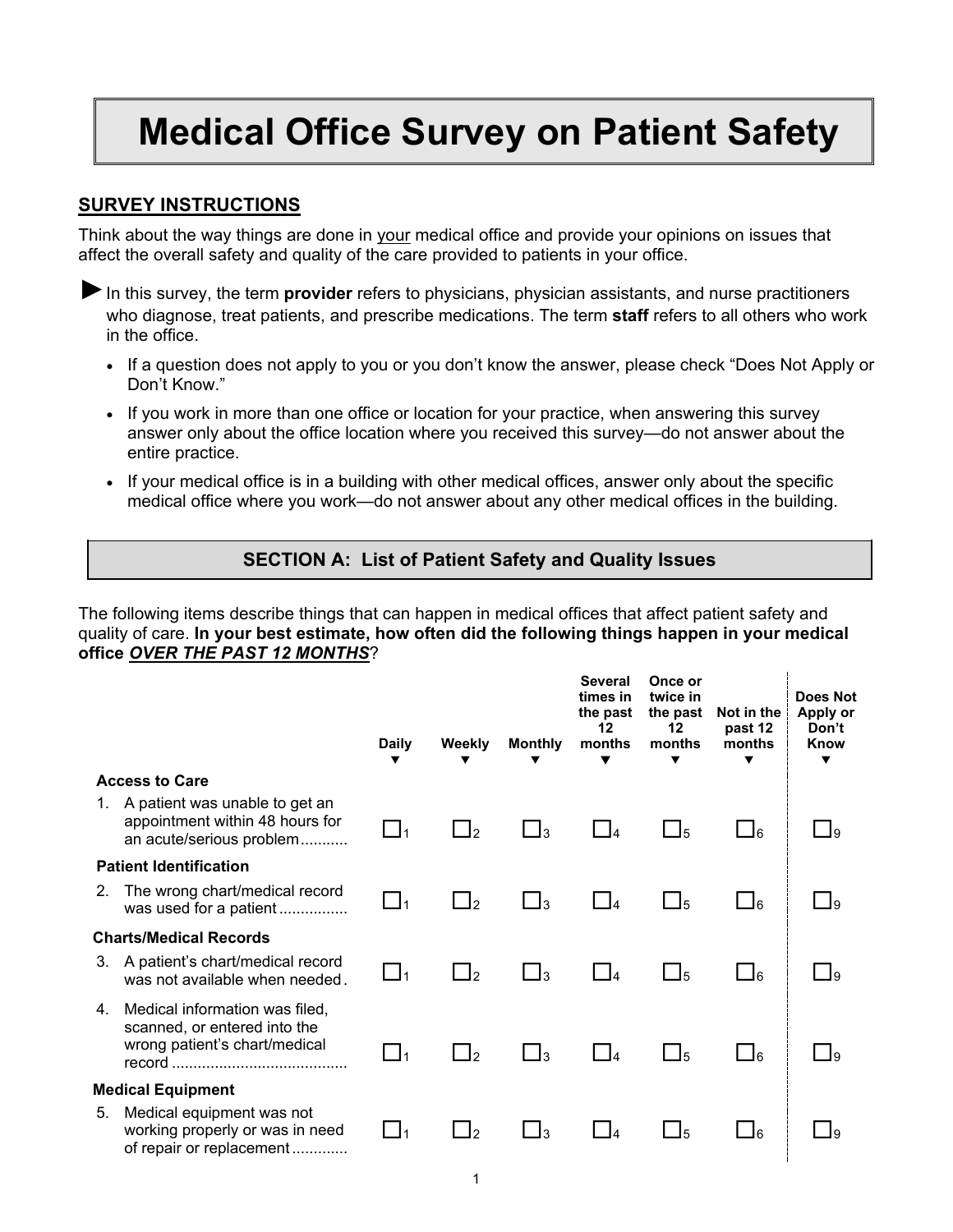#### **SECTION A: List of Patient Safety and Quality Issues (continued)**

#### $\begin{array}{ccccccccccccccccc} \mathbf{v} & \mathbf{v} & \mathbf{v} & \mathbf{v} & \mathbf{v} & \mathbf{v} & \mathbf{v} & \mathbf{v} & \mathbf{v} & \mathbf{v} & \mathbf{v} & \mathbf{v} & \mathbf{v} & \mathbf{v} & \mathbf{v} & \mathbf{v} & \mathbf{v} & \mathbf{v} & \mathbf{v} & \mathbf{v} & \mathbf{v} & \mathbf{v} & \mathbf{v} & \mathbf{v} & \mathbf{v} & \mathbf{v} & \mathbf{v} & \mathbf{v} & \mathbf{v} & \mathbf{v}$ **Statement Daily Weekly Monthly Several times in the past 12 months Once or twice in the past Not in the 12 months past 12 months Does Not Apply or Don't Know Medication** 6. A pharmacy contacted our office to clarify or correct a prescription  $\Box$  1  $\Box$  2  $\Box$  3  $\Box$  4  $\Box$  5  $\Box$  6  $\Box$  9 7. A patient's medication list was not updated during his or her visit ............................................. <sup>1</sup> <sup>2</sup> <sup>3</sup> <sup>4</sup> <sup>5</sup> <sup>6</sup> <sup>9</sup> **Diagnostics & Tests** 8. The results from a lab or imaging test were not available  $\qquad \Box_1 \qquad \Box_2 \qquad \Box_3 \qquad \Box_4 \qquad \Box_5 \qquad \Box_6 \qquad \Box_9$ 9. A critical abnormal result from a lab or imaging test was not followed up within 1 business day..............................................  $\square_1$   $\square_2$   $\square_3$   $\square_4$   $\square_5$   $\square_6$   $\square_9$

#### **How often did the following things happen in your medical office** *OVER THE PAST 12 MONTHS***?**

#### **SECTION B: Information Exchange With Other Settings**

#### **Over the past 12 months, how often has your medical office had problems exchanging accurate, complete, and timely information with**:

|                |                                               | <b>Problems</b><br>daily | <b>Problems</b><br>weekly | <b>Problems</b><br>monthly | <b>Problems</b><br>several<br>times<br>in the past<br>12 months | <b>Problems</b><br>once or<br>twice<br>in the past<br>12 months<br>▼ | No<br>problems<br>in the<br>past 12<br>months<br>▼ | <b>Does</b><br><b>Not</b><br>Apply or<br>Don't<br>Know<br>▼ |
|----------------|-----------------------------------------------|--------------------------|---------------------------|----------------------------|-----------------------------------------------------------------|----------------------------------------------------------------------|----------------------------------------------------|-------------------------------------------------------------|
| 1.             | Outside labs/imaging                          |                          | ∐∍                        | $\bigsqcup$ 3              |                                                                 | $\Box$ <sub>5</sub>                                                  | $\Box$ 6                                           | 9∟                                                          |
| 2 <sub>1</sub> | Other medical offices/<br>outside physicians? |                          | $\Box$ 2                  | $\bigsqcup$ 3              | $\Box$ 4                                                        | $\Box$ <sub>5</sub>                                                  | $\Box$ 6                                           | 9∟                                                          |
| 3.             | Pharmacies?                                   |                          | $\Box$ 2                  | $\Box$ 3                   | $\Box$ 4                                                        | $\Box$ <sub>5</sub>                                                  | $\Box$ 6                                           | $\bigsqcup$ 9                                               |
| 4.             | Hospitals?                                    |                          | $\Box$                    | $\bigsqcup$ <sub>3</sub>   | $\Box$ 4                                                        | $\Box$ <sub>5</sub>                                                  | $\Box$ 6                                           | 9∟                                                          |
| 5.             | Other ? (Specify):                            |                          | $\cdot$ 12                | $\Box$ 3                   |                                                                 | $\bigsqcup 5$                                                        | J6                                                 |                                                             |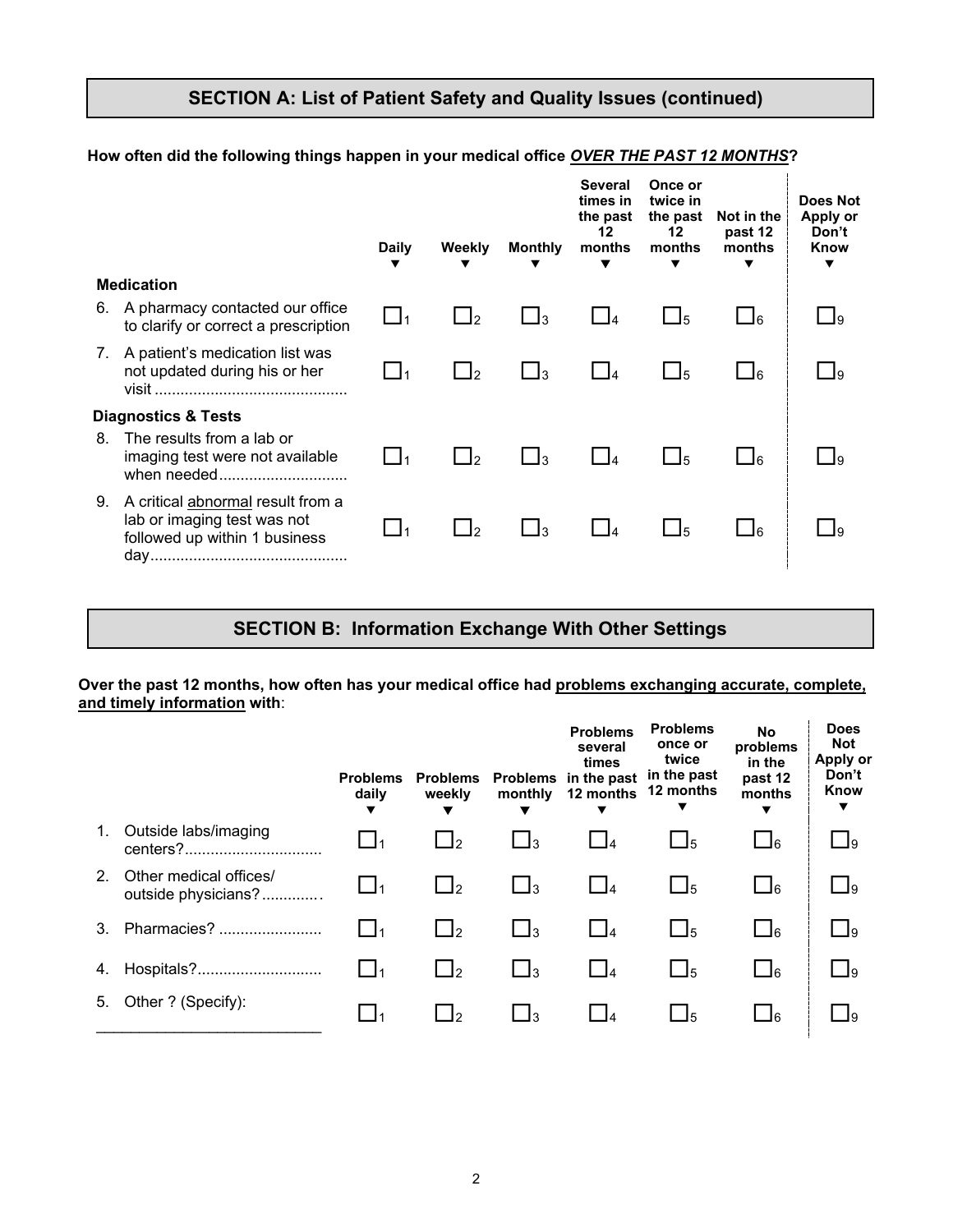# **SECTION C: Working in Your Medical Office**

|    | How much do you agree or disagree with the<br>following statements?                  | <b>Strongly</b> | Disagree Disagree Disagree | <b>Neither</b><br>Agree<br>nor<br>▼ | Agree                    | <b>Strongly</b><br>Agree | <b>Does Not</b><br>Apply or<br>Don't<br>Know<br>▼ |
|----|--------------------------------------------------------------------------------------|-----------------|----------------------------|-------------------------------------|--------------------------|--------------------------|---------------------------------------------------|
|    | 1. When someone in this office gets really busy,                                     | $\Box_1$        | $\Box_2$                   | $\Box$ <sub>3</sub>                 | $\Box$ 4                 | $\bigsqcup_5$            | $\bigsqcup$ 9                                     |
| 2. | In this office, there is a good working<br>relationship between staff and providers  | $\Box_1$        | $\Box_2$                   | $\Box_3$                            | $\Box$ 4                 | $\bigsqcup_5$            | $\Box$ 9                                          |
| 3. | In this office, we often feel rushed when taking                                     | $\mathbb{I}_1$  | $\square_2$                | $\Box_3$                            | $\Box$ 4                 | $\bigsqcup_5$            | $\bigsqcup$ 9                                     |
| 4. | This office trains staff when new processes are                                      | $\square_1$     | $\Box$ <sub>2</sub>        | $\Box_3$                            | $\Box$ 4                 | $\Box_5$                 | $\square$ 9                                       |
| 5. | In this office, we treat each other with respect                                     | $\Box_1$        | $\Box$ <sub>2</sub>        | $\square_3$                         | $\Box$ 4                 | $\bigsqcup_5$            | $\Box$ 9                                          |
| 6. | We have too many patients for the number of                                          | $\Box_1$        | $\Box_2$                   | $\Box$ <sub>3</sub>                 | $\Box$ 4                 | $\bigsqcup_5$            | $\bigsqcup$ 9                                     |
| 7. | This office makes sure staff get the on-the-job                                      | $\Box_1$        | $\Box$ 2                   | $\square_3$                         | $\Box$ 4                 | $\bigsqcup_5$            | $\Box_9$                                          |
| 8. | This office is more disorganized than it should                                      | $\Box_1$        | $\square_2$                | $\Box$ <sub>3</sub>                 | $\Box$ 4                 | $\bigsqcup_5$            | $\bigsqcup$ 9                                     |
| 9. | We have good procedures for checking that<br>work in this office was done correctly  | $\Box_1$        | $\Box$ <sub>2</sub>        | $\square_3$                         | $\Box$ 4                 | $\bigsqcup_5$            | $\Box$ 9                                          |
|    | 10. Staff in this office are asked to do tasks they                                  | $\Box$ 1        | $\mathbf{I}_2$             | $\Box_3$                            | $\Box$ 4                 | $\Box_5$                 | وا                                                |
|    | 11. We have enough staff to handle our patient load                                  | $\Box_1$        | $\Box$ <sub>2</sub>        | $\square_3$                         | $\Box$ 4                 | $\bigsqcup_5$            | وا                                                |
|    | 12. We have problems with workflow in this office                                    | $\Gamma_{11}$   | $\Box$ 2                   | $\Box_3$                            | $\mathsf{L}\mathsf{I}_4$ | $\Box$ 5                 | $\mathbf{I}$                                      |
|    | 13. This office emphasizes teamwork in taking care                                   | $\mathbf{I}_1$  |                            |                                     |                          | $\Box$ 5                 | $\bigsqcup$ 9                                     |
|    | 14. This office has too many patients to be able to<br>handle everything effectively | $\Box_1$        | $\Box$ 2                   | $\Box$ 3                            | $\Box$ 4                 | $\bigsqcup_5$            | $\bigsqcup$ 9                                     |
|    | 15. Staff in this office follow standardized processes                               | $\Box_1$        | $\sqcup_2$                 | $\Box$ 3                            | $\Box$ 4                 | $\square_5$              | $\bigsqcup$ 9                                     |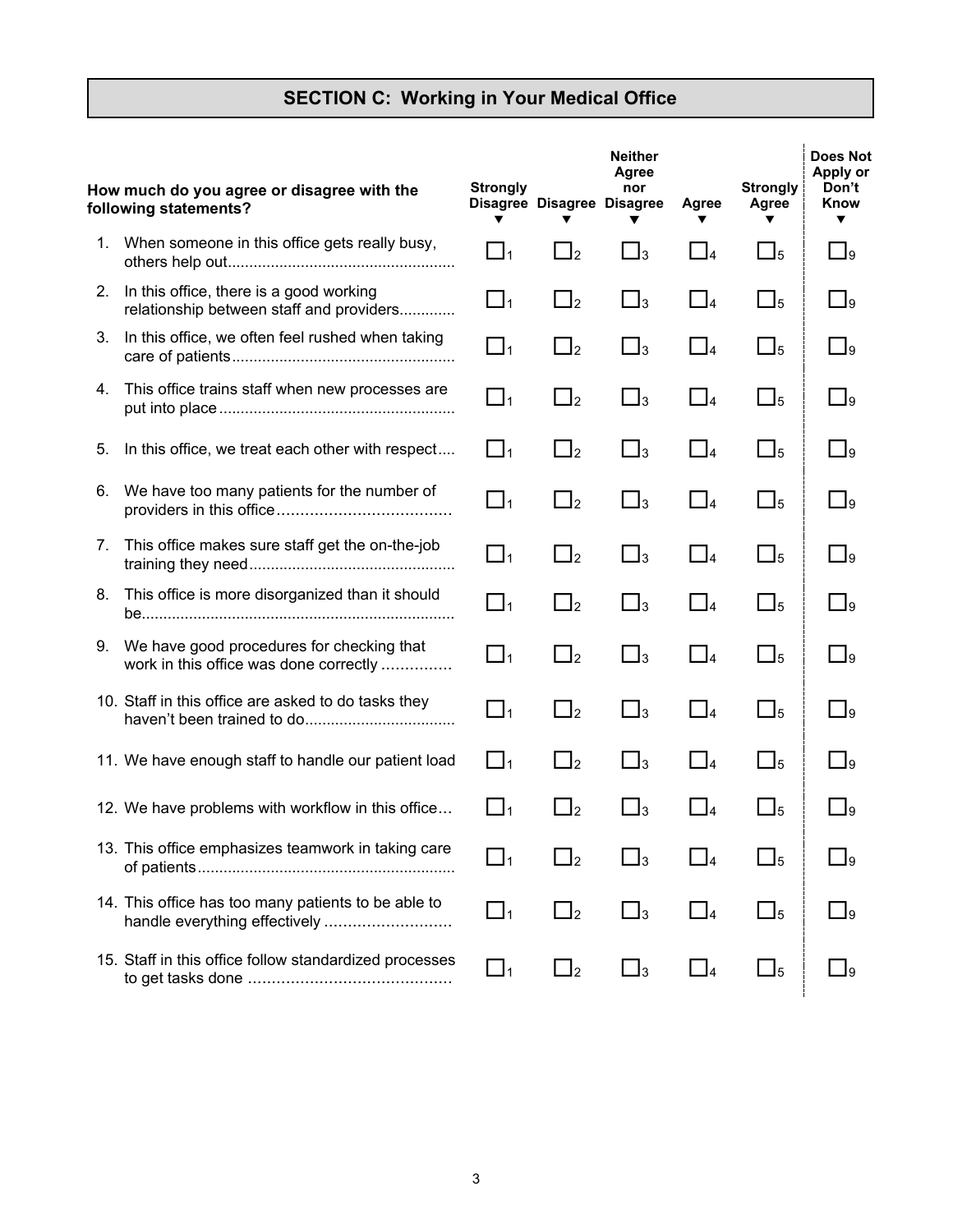# **SECTION D: Communication and Followup**

|    | How often do the following things happen in<br>your medical office?                         | <b>Never</b><br>▼ | Rarely         | Some-<br>times<br>▼ | Most of<br>the time<br>▼ | <b>Always</b>       | <b>Does Not</b><br>Apply or<br>Don't<br>Know<br>▼ |
|----|---------------------------------------------------------------------------------------------|-------------------|----------------|---------------------|--------------------------|---------------------|---------------------------------------------------|
| 1. | Providers in this office are open to staff ideas<br>about how to improve office processes   | $\Box_1$          | $\Box_2$       | $\Box_3$            | $\Box_4$                 | $\square_5$         | $\square$ 9                                       |
| 2. | Staff are encouraged to express alternative                                                 | $\Box_1$          | $\square_2$    | $\square_3$         | $\Box_4$                 | $\square_5$         | $\Box$ 9                                          |
| 3. | This office reminds patients when they need to<br>schedule an appointment for preventive or | $\square_1$       | $\square_2$    | $\square_3$         | $\Box_4$                 | $\square_5$         | $\square_9$                                       |
| 4. | Staff are afraid to ask questions when<br>something does not seem right                     | $\Box_1$          | $\Box_2$       | $\square_3$         | $\Box$ 4                 | $\Box$ <sub>5</sub> | $\Box$ 9                                          |
| 5. | This office documents how well our chronic-<br>care patients follow their treatment plans   | $\Box_1$          | $\square_2$    | $\square_3$         | $\Box$ 4                 | $\square_5$         | $\Box_9$                                          |
| 6. | Our office follows up when we do not receive a<br>report we are expecting from an outside   | $\Box_1$          | $\square_2$    | $\square_3$         | $\Box$ 4                 | $\Box_5$            | $\square_9$                                       |
| 7. | Staff feel like their mistakes are held against                                             | $\Box_1$          | $\Box_2$       | $\Box_3$            | $\Box_4$                 | $\square_5$         | $\Box$ 9                                          |
| 8. | Providers and staff talk openly about office                                                | $\Box_1$          | $\Box_2$       | $\bigsqcup$ 3       | $\Box$ 4                 | $\Box$ <sub>5</sub> | وا                                                |
| 9. | This office follows up with patients who need                                               | $\Box_1$          | $\square_2$    | $\square_3$         | $\Box$ 4                 | $\square_5$         | $\square$ 9                                       |
|    | 10. It is difficult to voice disagreement in this office                                    | $\Box_1$          | $\Box_2$       | $\Box_3$            | $\Box$ 4                 | $\bigsqcup_5$       | $\square$ 9                                       |
|    | 11. In this office, we discuss ways to prevent errors                                       | $\square_1$       | $\square_2$    | $\square_3$         | $\Box$ 4                 | $\bigsqcup_5$       | وا                                                |
|    | 12. Staff are willing to report mistakes they observe                                       | $\Box_1$          | $\mathsf{I}_2$ | $\Box_3$            | $\Box$ 4                 | $\bigsqcup_5$       | 9ل                                                |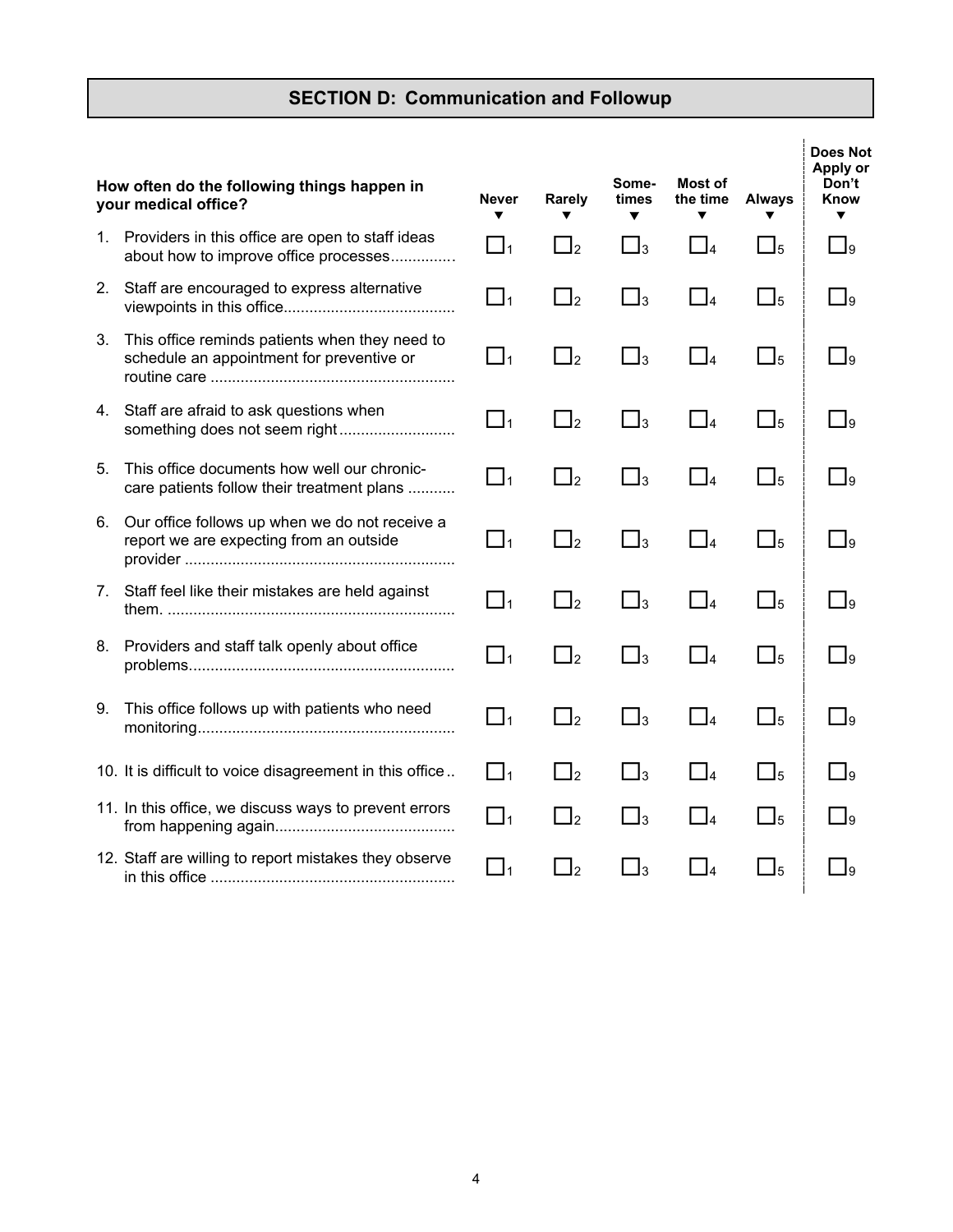#### **SECTION E: Owner/Managing Partner/Leadership Support**

- **A. Are you an owner, a managing partner, or in a leadership position with responsibility for making financial decisions for your medical office?**
- <sup>1</sup> Yes *Go to Section F* 2 No *Continue below*  $\begin{array}{ccccccccccccccccc} \mathbf{v} & \mathbf{v} & \mathbf{v} & \mathbf{v} & \mathbf{v} & \mathbf{v} & \mathbf{v} \end{array}$ **How much do you agree or disagree with the following statements about the owners/ managing partners/leadership of your medical office? Strongly Disagree Disagree Neither Agree nor Disagree Agree Strongly Agree Does Not Apply or Don't Know**  1. They aren't investing enough resources to improve the quality of care in this office......................................................... <sup>1</sup> <sup>2</sup> <sup>3</sup> <sup>4</sup> <sup>5</sup> <sup>9</sup> 2. They overlook patient care mistakes that happen over and over.............................. <sup>1</sup> <sup>2</sup> <sup>3</sup> <sup>4</sup> <sup>5</sup> <sup>9</sup> 3. They place a high priority on improving patient care processes............................. <sup>1</sup> <sup>2</sup> <sup>3</sup> <sup>4</sup> <sup>5</sup> <sup>9</sup> 4. They make decisions too often based on what is best for the office rather than what is best for patients ........................... <sup>1</sup> <sup>2</sup> <sup>3</sup> <sup>4</sup> <sup>5</sup> <sup>9</sup>

 $L = -1$ 

| <b>SECTION F: Your Medical Office</b>                                                                               |                 |                            |                                |       |                          |                                              |
|---------------------------------------------------------------------------------------------------------------------|-----------------|----------------------------|--------------------------------|-------|--------------------------|----------------------------------------------|
| How much do you agree or disagree with<br>the following statements?                                                 | <b>Strongly</b> | Disagree Disagree Disagree | <b>Neither</b><br>Agree<br>nor | Agree | <b>Strongly</b><br>Agree | <b>Does Not</b><br>Apply or<br>Don't<br>Know |
| 1. When there is a problem in our office,<br>we see if we need to change the way                                    | $\blacksquare$  | $\mathbf{I}_2$             | Δз                             |       | $\Box$ <sub>5</sub>      | $\Box$ 9                                     |
| 2. Our office processes are good at<br>preventing mistakes that could affect                                        | $\Box_1$        | $\Box_2$                   | $\bigsqcup$ 3                  |       | $\Box_5$                 | $\Box$ 9                                     |
| 3. Mistakes happen more than they should                                                                            | $\Box$ 1        | $\Box_2$                   | $\mathsf{a}_3$                 |       | $\Box_5$                 | -la                                          |
| 4. It is just by chance that we don't make<br>more mistakes that affect our patients                                | l l1            | $\sqcup_2$                 | $\Box$ 3                       |       | $\Box$ <sub>5</sub>      | - Ia                                         |
| 5. This office is good at changing office<br>processes to make sure the same<br>problems don't happen again         | $\sqcup_1$      | $\overline{\Box}$          | $\Box_3$                       |       | $\bigsqcup_5$            | $\Box$ 9                                     |
| 6. In this office, getting more work done is<br>more important than quality of care                                 | $\Box$ 1        | $\Box_2$                   | $\Box_3$                       |       | $\Box_5$                 | $\Box$                                       |
| 7. After this office makes changes to<br>improve the patient care process, we<br>check to see if the changes worked |                 |                            | 3                              |       | $\Box$ 5                 |                                              |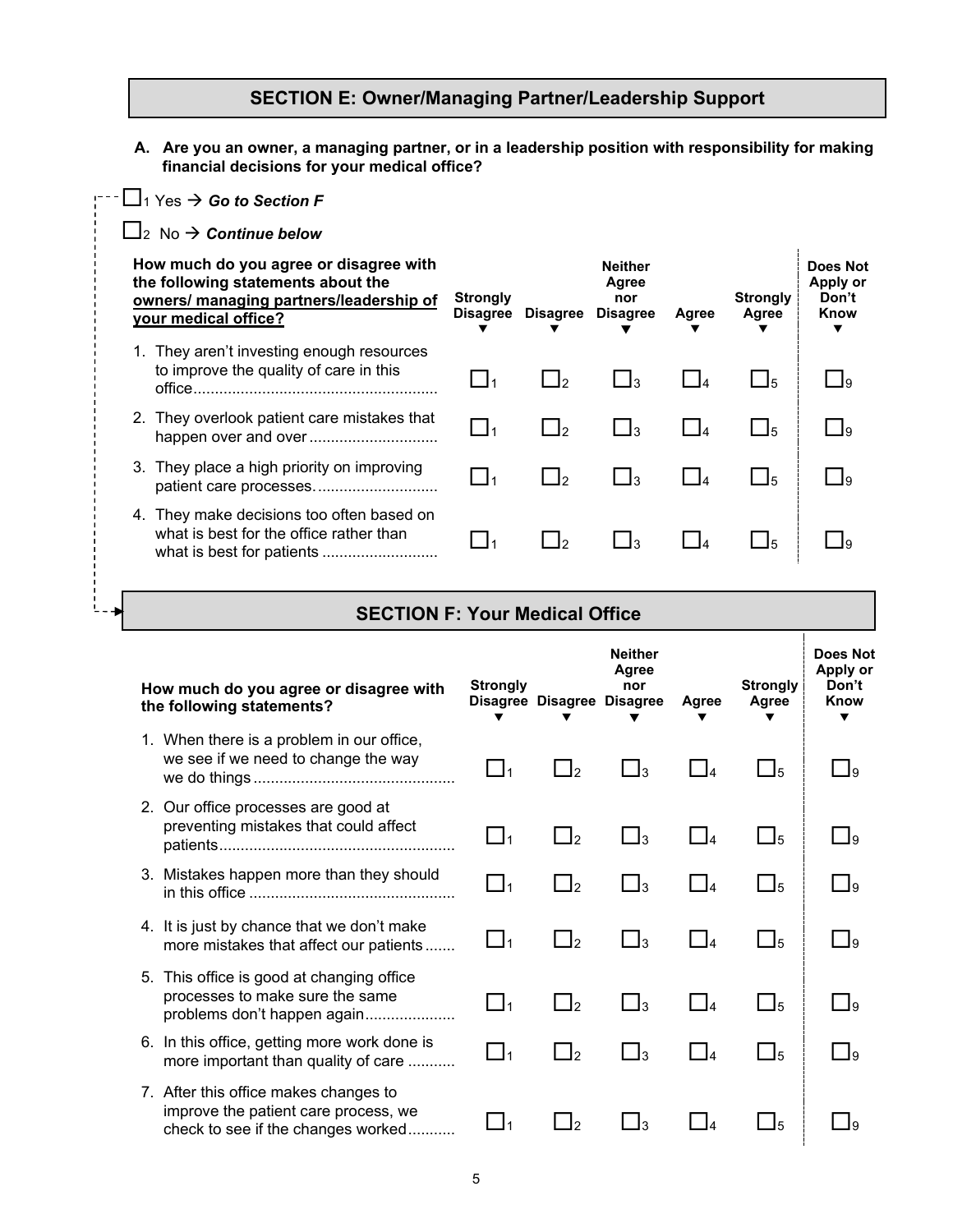#### **SECTION G: Overall Ratings**

#### *Overall Ratings on Quality*

**1. Overall, how would you rate your medical office on each of the following areas of health care quality?**

|                        |                                                                                                                                              | Poor<br>v | Fair                      | Good                 | Very good      | <b>Excellent</b> |
|------------------------|----------------------------------------------------------------------------------------------------------------------------------------------|-----------|---------------------------|----------------------|----------------|------------------|
| a. Patient<br>centered | Is responsive to individual<br>patient preferences, needs,<br>and values                                                                     |           | $\mathbf{I}_2$            | $\mathbf{I}_3$       |                |                  |
| b. Effective           | Is based on scientific<br>knowledge                                                                                                          |           | $\vert$ $\vert$ $\vert$ 2 | <u>_ 13</u>          | $\Box$ 4       | <u> 15</u>       |
| c. Timely              | Minimizes waits and potentially<br>harmful delays                                                                                            |           | $\mathsf{I}$              | _1з                  | $\blacksquare$ | J5               |
| d. Efficient           | Ensures cost-effective care<br>(avoids waste, overuse, and<br>misuse of services)                                                            |           | $\mathsf{I}$              | $\vert$ <sub>3</sub> | $\Box$ 4       |                  |
| e. Equitable           | Provides the same quality of<br>care to all individuals<br>regardless of gender, race,<br>ethnicity, socioeconomic<br>status, language, etc. |           |                           |                      |                |                  |

#### *Overall Rating on Patient Safety*

**2. Overall, how would you rate the systems and clinical processes your medical office has in place to prevent, catch, and correct problems that have the potential to affect patients?**

| Poor        | Fair     | Good        | Very good | <b>Excellent</b> |
|-------------|----------|-------------|-----------|------------------|
| $\prod_{1}$ | $\Box$ 2 | $\square_3$ | $\Box$    | $\square_5$      |

**1. How long have you worked in this medical office location?** 

 $\Box$ a. Less than 2 months

 $\Box$ d. 3 years to less than 6 years

 $\Box$ b. 2 months to less than 1 year  $\Box$ e. 6 years to less than 11 years

 $\Box$ c. 1 year to less than 3 years  $\Box$ f. 11 years or more

**2. Typically, how many hours per week do you work in this medical office location?** 

 $\Box$ a. 1 to 4 hours per week

 $\Box$ d. 25 to 32 hours per week

 $\Box$ b. 5 to 16 hours per week  $\Box$ e. 33 to 40 hours per week

 $\Box$ c. 17 to 24 hours per week  $\Box$ f. 41 hours per week or more